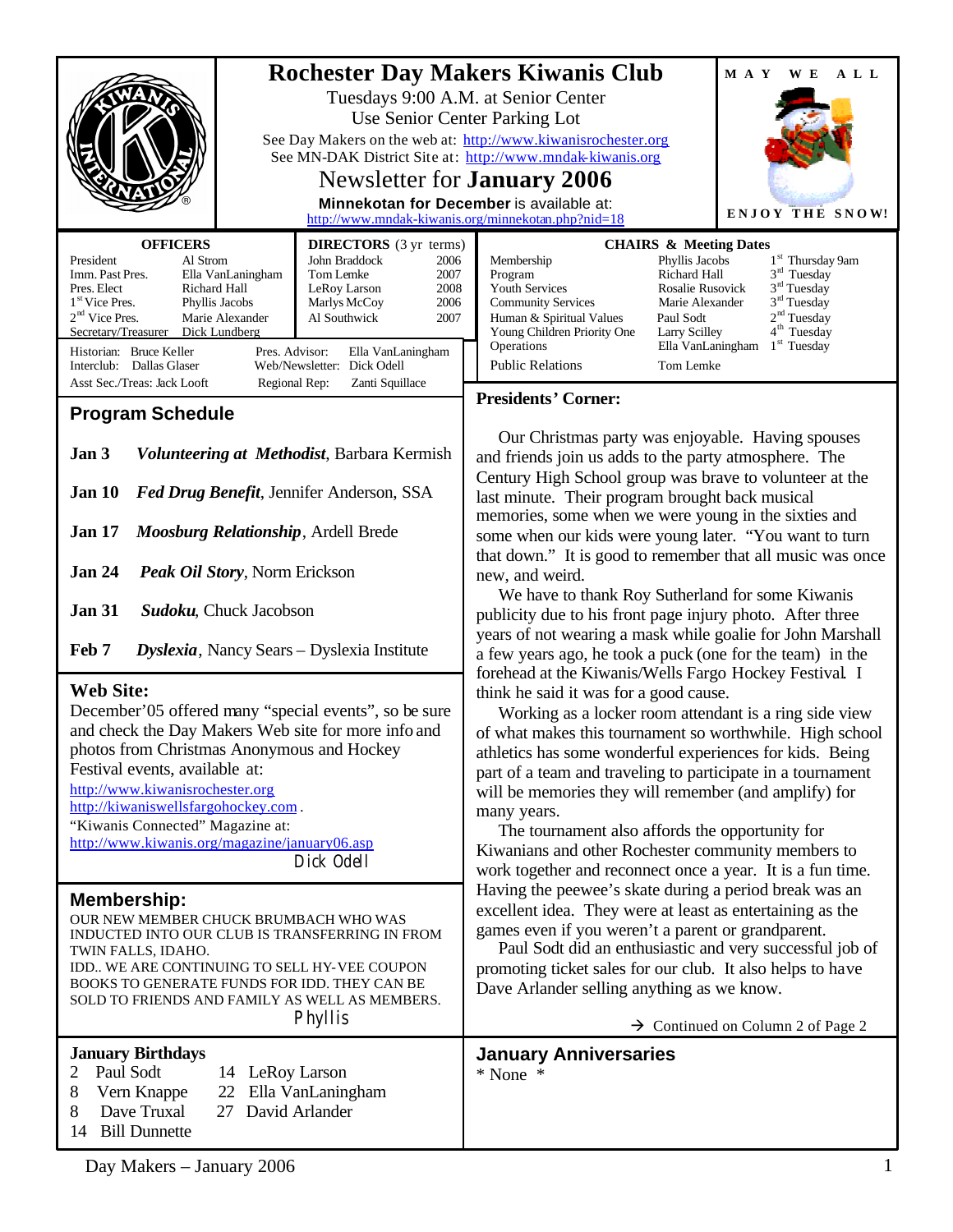# **Secretary/Treasurers Report – Nov '05**

|                                | Bank Balance as of 11/30/05: \$16,031.13 |               |             |
|--------------------------------|------------------------------------------|---------------|-------------|
| <b>Administrative Account:</b> |                                          |               | \$12,651.55 |
| Service Account:               |                                          | \$2,994.23    |             |
| Hockey/YCPO:                   |                                          | $\mathcal{S}$ | 334.60      |
| Bike Repair:                   |                                          | S.            | 50.75       |

**Day Makers on leave:** Bill Dunnette, Merlyn Jeche, Frank Nichols, Rosalie Rusovick

**October Service Hour Statistics:** 496 hours by 44 members, 58% Participation.

# **December 13, 2005 Board Meeting Highlights:**

The board approved the membership application from Chuck Brumbach.

The Skip-a-Meal fundraiser for the Kiwanis International Foundation will be scheduled for April.

President Al will forward his newsletter input to board members and committee chairs as a reminder that they should also submit input.

# **COMMITTEE REPORTS**

**Membership-** We gained a member (Chuck Brumbach) and lost a member (Craig Martins) in December. Cathy Davis is a new prospective member. The committee is still dealing with the member picture board that is brought out during our meetings. Other options to meet the same objective are being considered.

**Program-** Program schedule is in good shape. Christmas program will be next week. Committee is looking at a program at the Quarry Hill Nature Center in February when the dinosaur exhibit is there. We have a DVD filmed at the last Kiwanis International Convention. Rather than a scheduled program, we may use it as a back up in the event that a scheduled speaker has to cancel.

**Operations**- Paul Sodt will coordinate the sale of Hockey Festival tickets. We are in need of additional fundraising to support the increased Century High School scholarship. The Applebee's breakfast fundraiser has the most promise. The committee is considering other fundraising ideas also.

**Community Service-** Christmas Anonymous went well with the exception that food was left over. Chili Feed tickets and posters have been ordered from the printer.

**Spiritual Values-** First quarter invocation opportunities remain on the sign up sheet. We will ask for book donations to the Woman's Prison Project again soon. The board was asked to think of projects that the club can take on that emphasize personal responsibility. World Day of Prayer ideas are also being solicited.

**YCPO-** Souper Bowl Saturday is coming up the end of January. Sign-up sheet will be coming soon.

Youth Services- Terrific Kids and Popcorn Parties are going great. 198 bikes were given away at Christmas Anonymous. We have volunteers in reading programs at several schools. Kiwanis International Bringing up Grades (BUG) program is being looked at. The United Way is interested. Our adapted family will be given a donated computer to help student with homework. Internet access for them was discussed.

**IDD-** Phyllis has 42 HyVee coupons books left.

**Relations -** Marlys will chair this committee temporarily.

**Key Club**- Meeting attendance was down to 80 in December. The Key Club has worked on 32 projects so far this school year. The Key Club Spring Rally is coming up this March in Willmar.

Richard Lundberg, Secretary/Treasurer

## **Human and Spiritual Values:**

 "The Relevance of an Impossible Ideal" - That was the title of a famous essay of fifty years ago. The point was that even if our ideals are so high we can never reach them, they are still relevant. The highest and most unattainable ideals cause us to be dissatisfied with our accomplishments and goals. An old Iowa farmer put it wisely, "You never shoot any higher than you aim."

 If we study the values of Kiwanis we could despair. No club or Kiwanian could ever attain them. But, they are just what we in Day Makers need. As we begin 2006, we need the stretch, the challenge of these values. Read them again. They lift our sights. Look them over again at: <http://kiwanis.org/about/objects.asp>

# Frank Nichols

Thanks to you two and also to all the workers at the tournament. If you missed participating this year be sure to sign up next year. You'll enjoy it.

 Our spring project is the chili feed at the Senior Center on March 4. Joanne Markee volunteered to help Marie Alexander chair this event. Workers will be recruited for that Saturday. Volunteer. Al Strom